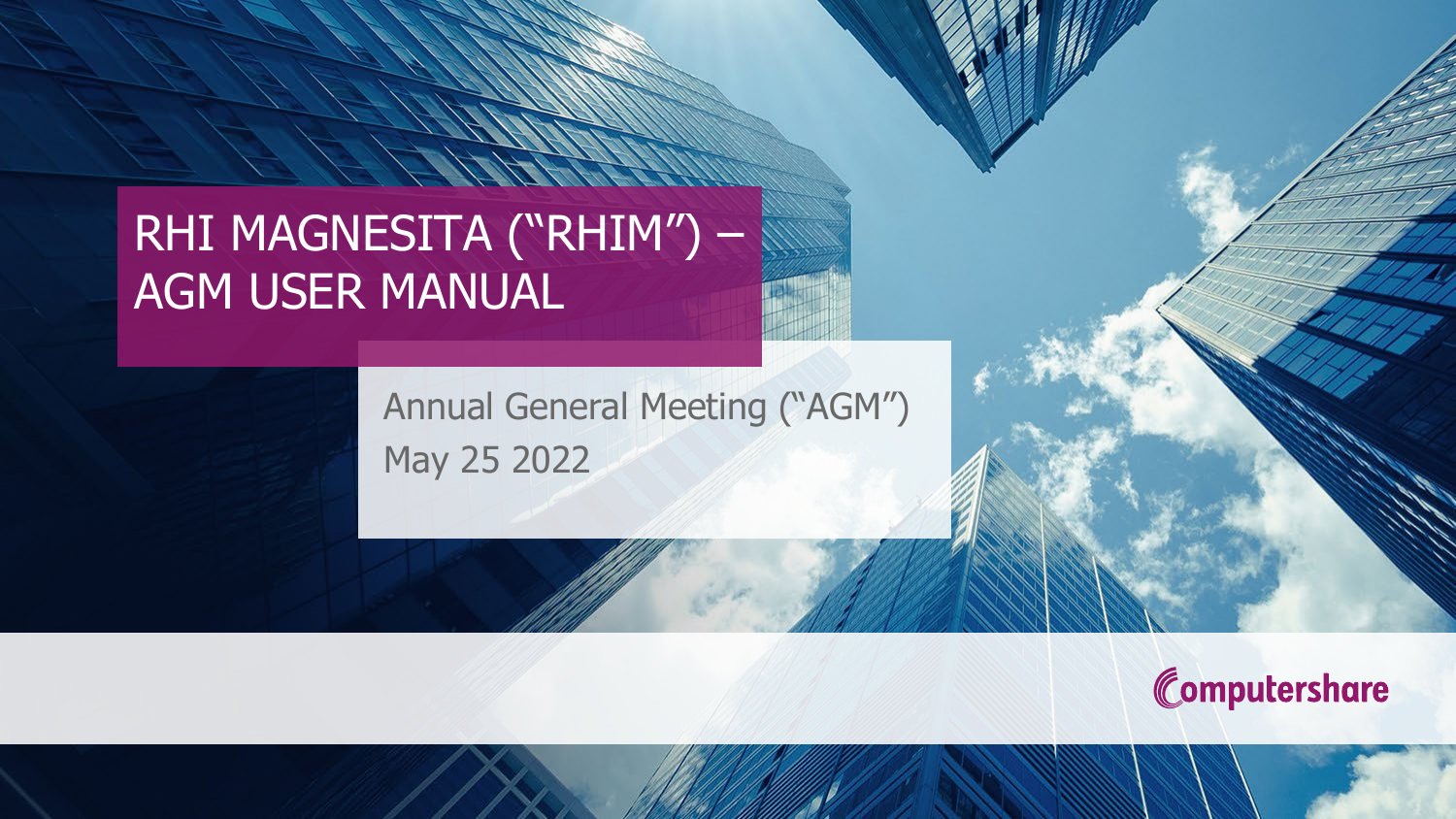# The Annual General Meeting ('AGM') will be held on 25 May 2022 at 14.00 (CET) as detailed in the Notice of Meeting, found here:

<https://ir.rhimagnesita.com/shareholder-information/>

This guide outlines how to join the AGM via electronic means.

Shareholders and Depositary Interest holders who have registered to participate in the AGM before 18 May 2022 at 14.00 (CET) will receive an attendance card from Computershare which will include the weblink, Meeting ID, Username and Password.

Login will be open from 13.30 (CET) on 25 May 2022. See page 4 for more information.

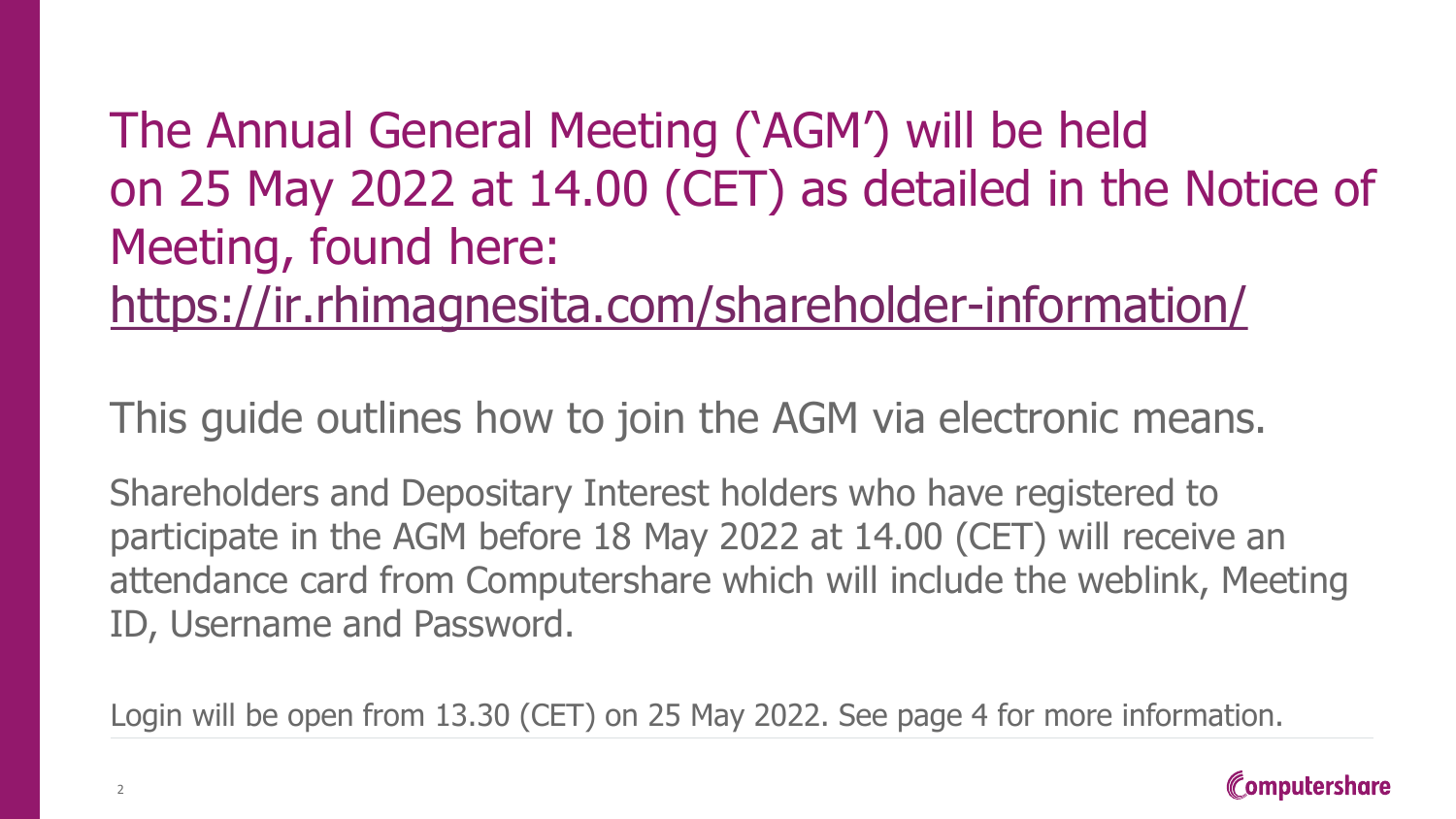### **Introduction**

- RHIM successfully held the 2020 and 2021 AGMs entirely virtually, which enabled greater attendance and access to the AGM. Therefore, pursuant to the current Dutch emergency law, the Board has decided to hold the AGM virtually again in 2022.
- We recommend you join on a laptop or tablet via the Chrome browser.
- Please ensure you login from 30 minutes before the AGM starts. If you join after the start of the meeting, you will be allowed guest entrance to watch the webcast, but not the ability to vote or submit questions.
- Shareholders will not be on video or able to be heard.
- Please note:- throughout this document, 'shareholder' is used to indicate shareholders or depositary interest holders.

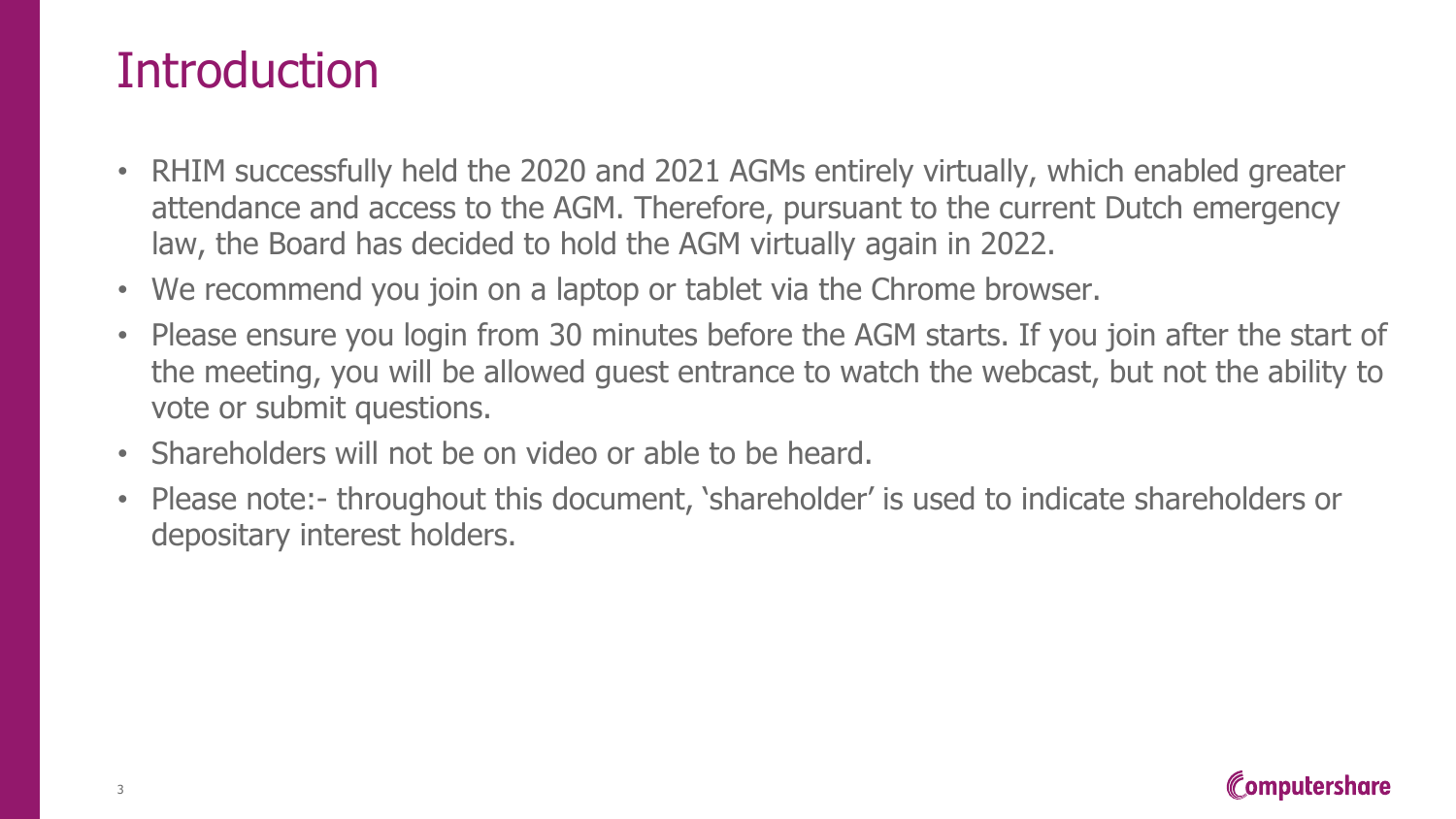# Login procedure – AGM day, 25 May 2022

To participate please go to **web.lumiagm.com** on your device, in good time ahead of the meeting.

Fill in the Meeting ID: 175-816-367

| X LUMI                  |  |
|-------------------------|--|
| <b>Enter Meeting ID</b> |  |
| Join                    |  |
|                         |  |

Fill in username and password (see Attendance Card) and press on 'Login'

| X LUMI          |  |
|-----------------|--|
| <b>Username</b> |  |
| Password        |  |
| Login           |  |
|                 |  |
|                 |  |

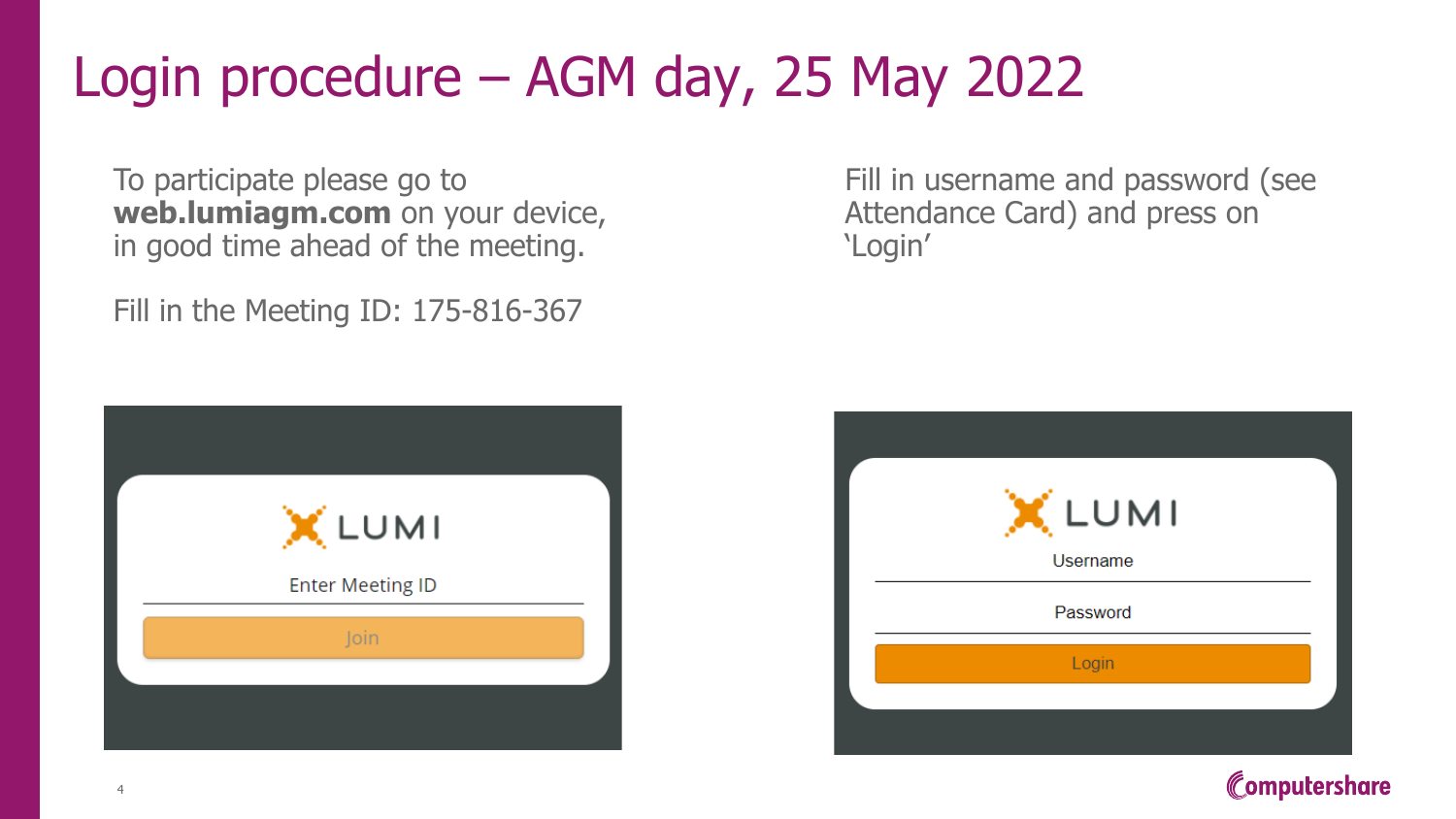# Login procedure – AGM day, 25 May 2022

Please submit your questions by 14.00 CET on 22 May 2022 (refer to the AGM notice for details). Th



|                    | s). There is also fur <mark>i</mark> ctionality in the AGM: |                         |  |
|--------------------|-------------------------------------------------------------|-------------------------|--|
| 175-816-367<br>≡ ⊺ |                                                             |                         |  |
| <b>A</b> HOME      | MESSAGING                                                   | <b>Ili</b> VOTING       |  |
| Messaging          |                                                             |                         |  |
| Ask a question     |                                                             |                         |  |
|                    | ALL MESSAGES                                                | MY MESSA <sup>SES</sup> |  |
|                    |                                                             |                         |  |
|                    |                                                             |                         |  |
|                    |                                                             |                         |  |
|                    |                                                             |                         |  |
|                    |                                                             |                         |  |
|                    | BROADCAST ^<br>₹.                                           |                         |  |
|                    |                                                             |                         |  |

**Click on the arrow button to submit a question**

| vote                           |                           |                  |
|--------------------------------|---------------------------|------------------|
| 三、<br>175-816-367              |                           |                  |
| HOME                           | <b>E</b> MESSAGING        | <b>IL</b> VOTING |
| <b>III</b> Poll Open           |                           |                  |
| You have voted on 0 of 3 items |                           |                  |
| Agenda item 1                  |                           |                  |
| Select a choice to send.       |                           |                  |
| For                            |                           | ∋                |
| Against                        |                           |                  |
| Abstain                        |                           | $\Box$           |
| CANCEL                         | Agenda item 5 BROADCAST ^ |                  |



**Click here to**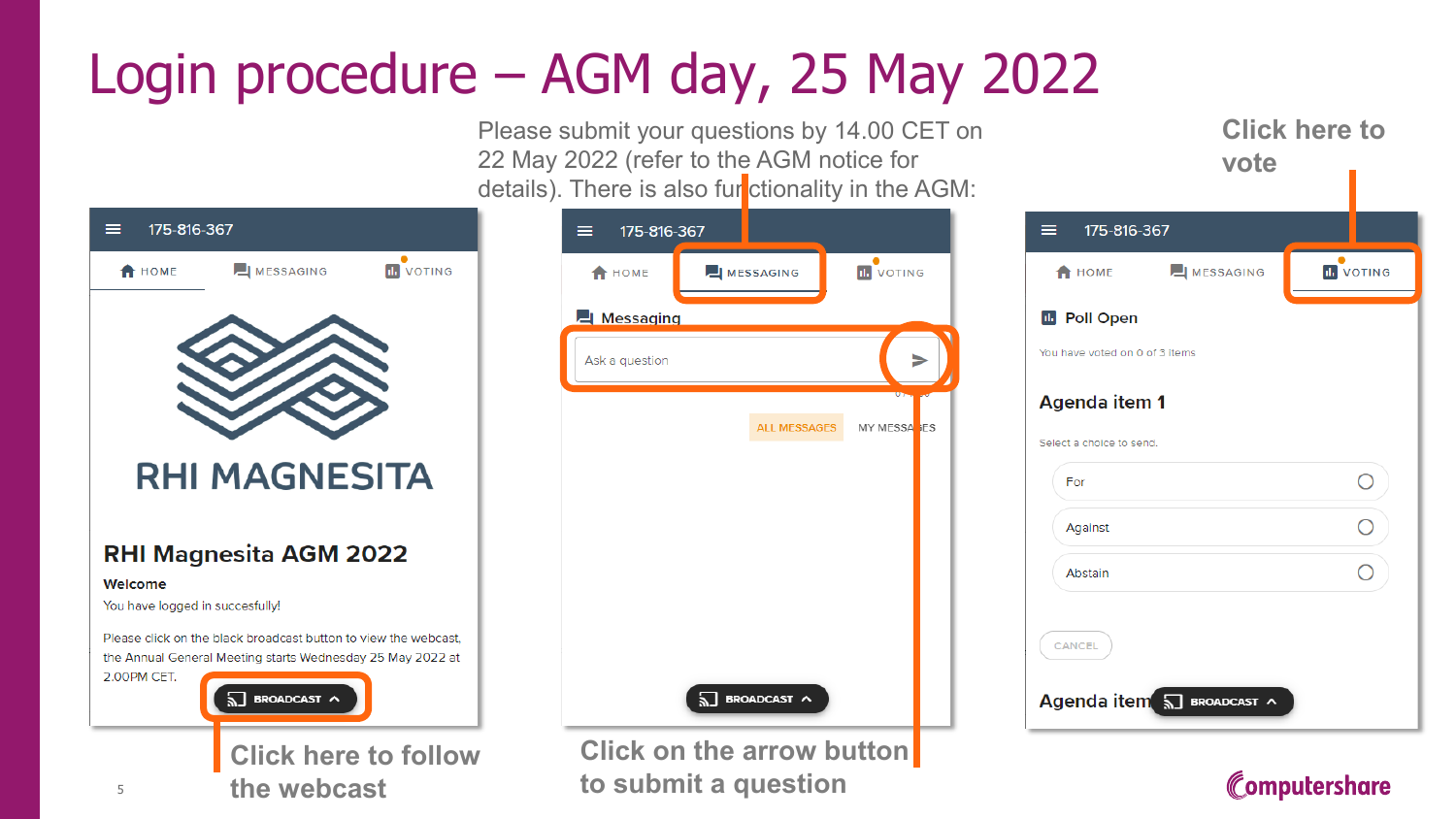### Frequently asked questions – registration process

### **Q: How can I register to participate electronically as a shareholder at the AGM?**

A: As an RHIM shareholder, you will need to register before 18 May 2022 at 14.00 (CET) to attend the meeting as outlined in the instructions in the Notice of Meeting

### **Q: Where can I login to participate electronically in the AGM as a shareholder?**

A: Via web.lumiagm.com.

### Q: I have already registered for online participation in the AGM, but now I would like to participate in**person. Is that possible?**

A: Pursuant to the current Dutch emergency law the Board has decided hosting the 2022 AGM virtually via webcast, enabling shareholders to attend and participate in the AGM solely through electronic means.

### Q: I have already registered for online participation at the AGM, but now I would like to participate **through a proxy. Is that possible?**

A: You can change to nominate a proxy as long as this is submitted before the Close of Registration, Tuesday 17 May 2022 14.00 CET.

### Computershare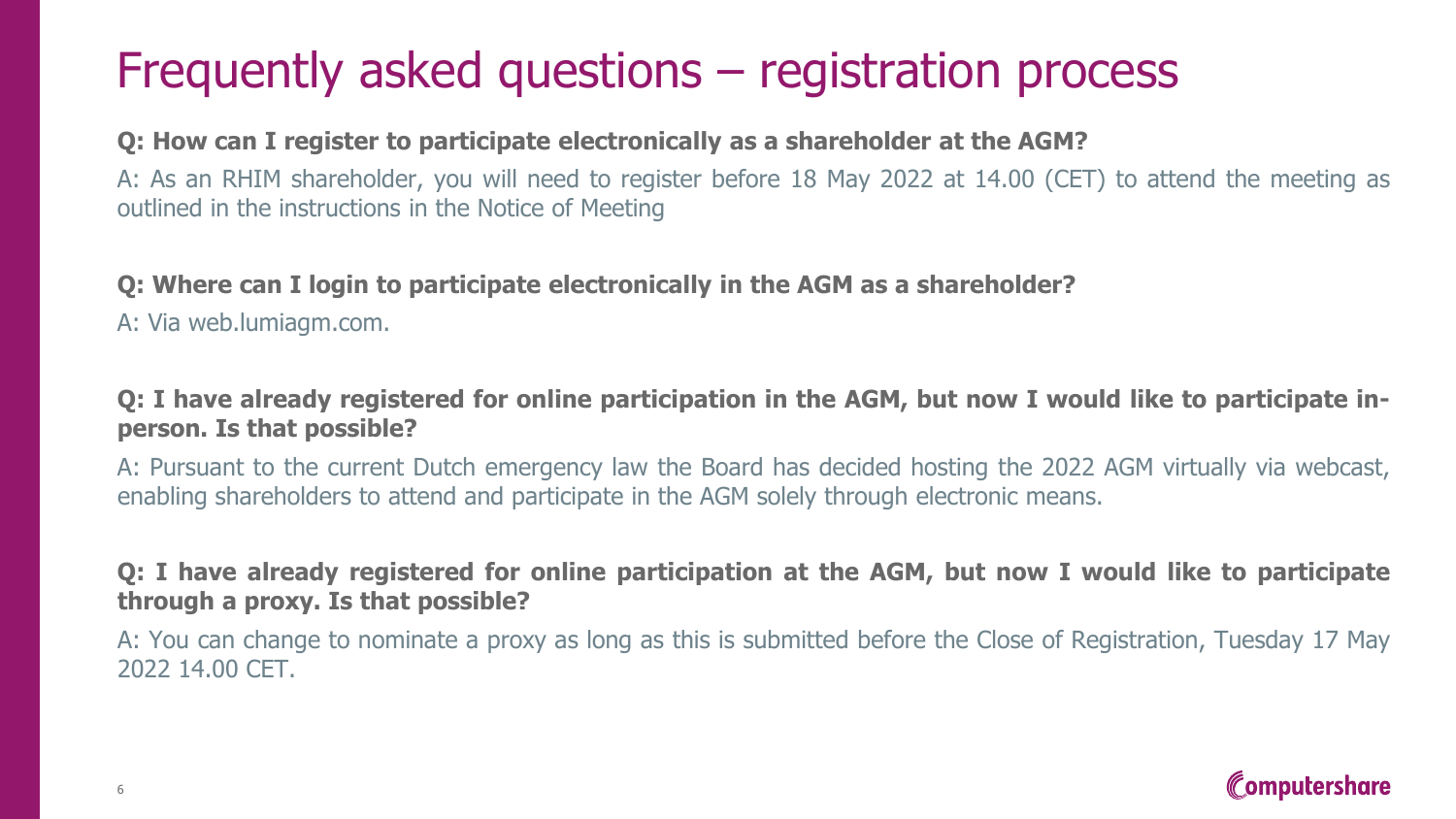### Frequently asked questions – registration process

### **Q: When can I login to the AGM?**

A: You can login from 30 minutes before the start of the meeting. Once you have done so you are counted as a shareholder attending the meeting, even if you leave before the start of or any time during the meeting (whether or not due to an internet connection failure). If you join after the start of the meeting you will be allowed guest entrance to watch the webcast, but not the ability to vote or submit questions.

### **Q: Can I follow/participate in the AGM, if I'm not a shareholder?**

A: The Company may permit guests to attend at its discretion. Should you wish to join the webcast as a guest please email [companysecretary@RHIMagnesita.com](mailto:companysecretary@RHIMagnesita.com) and further details will be provided. Please note any attendance needs to be registered by 18 May 2022 at 14:00 CET.

### **Q: How do I know that I can vote during the AGM?**

A: Once the Chairman has opened the AGM and advised that the voting is open, you will be able to vote until the Chairman declares that the voting will be closed, after the last voting item. The application will confirm that your vote(s) has/have been received, as shown in example on slide 9 of this guidance.

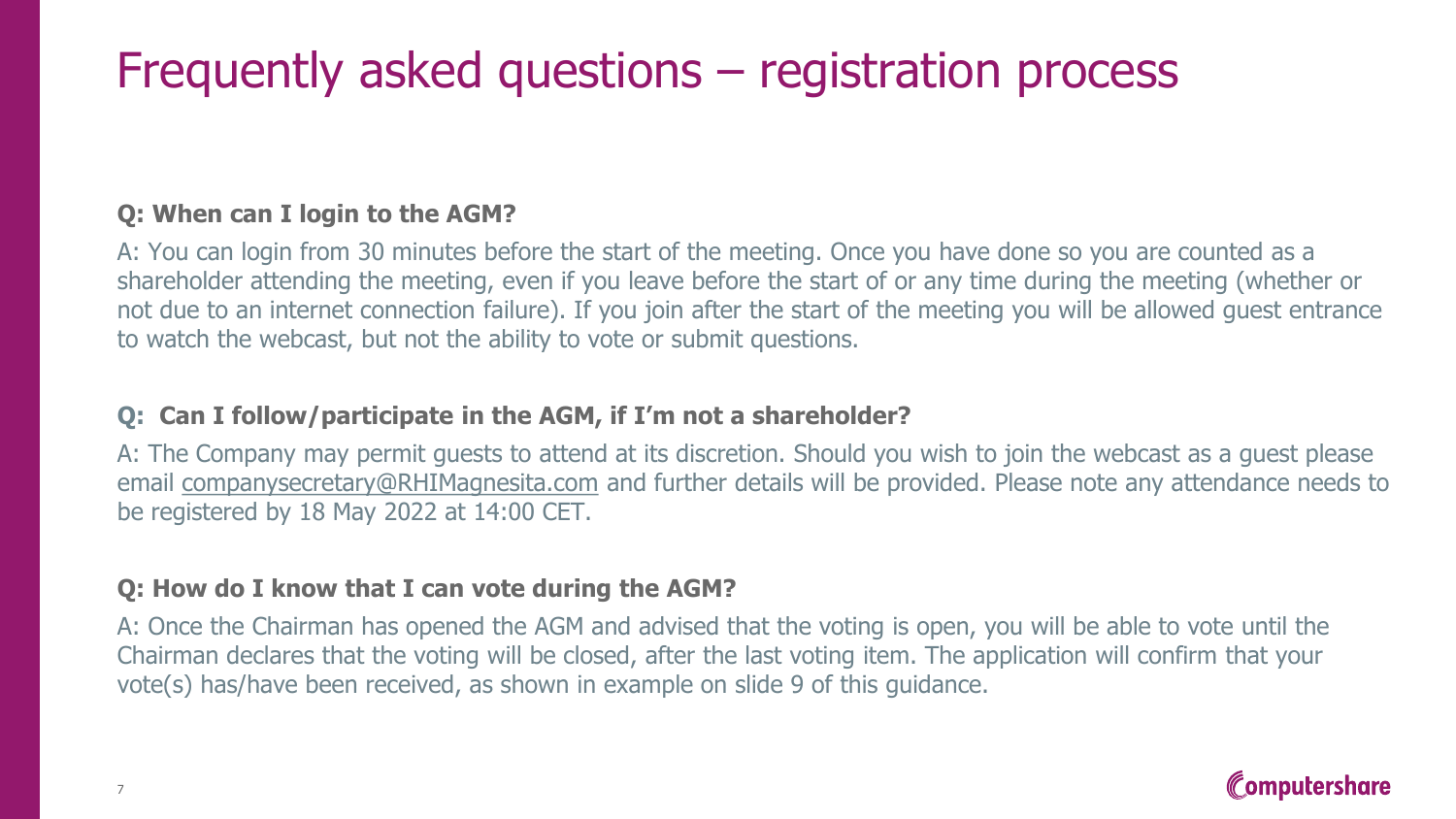## Frequently asked questions – shareholder meeting

### **Q: Can I ask questions in the AGM?**

A: Yes, shareholders are requested to submit their questions by 22 May 2022 (see the AGM Notice) to facilitate a smooth meeting. To submit questions or any comments during the AGM, you can click on the Q&A icon. All Q&A will be published on the website following the meeting.

### **Q: Can I also vote in advance of the AGM?**

A: Yes, you can by giving a proxy voting instruction via the instructions on the Notice of Meeting.

### **Q: I have already voted through proxy, do I need to vote again?**

A: No, your proxy voting instruction will remain valid.

### **Q: I have already voted through proxy, can I change my vote during the AGM?**

A: If you grant a proxy voting instruction your vote has, in fact, effectively been made before the meeting takes place and you will only be able to change your voting instruction until Close of Registration, Wednesday 18 May 2022, at 14.00 CET.

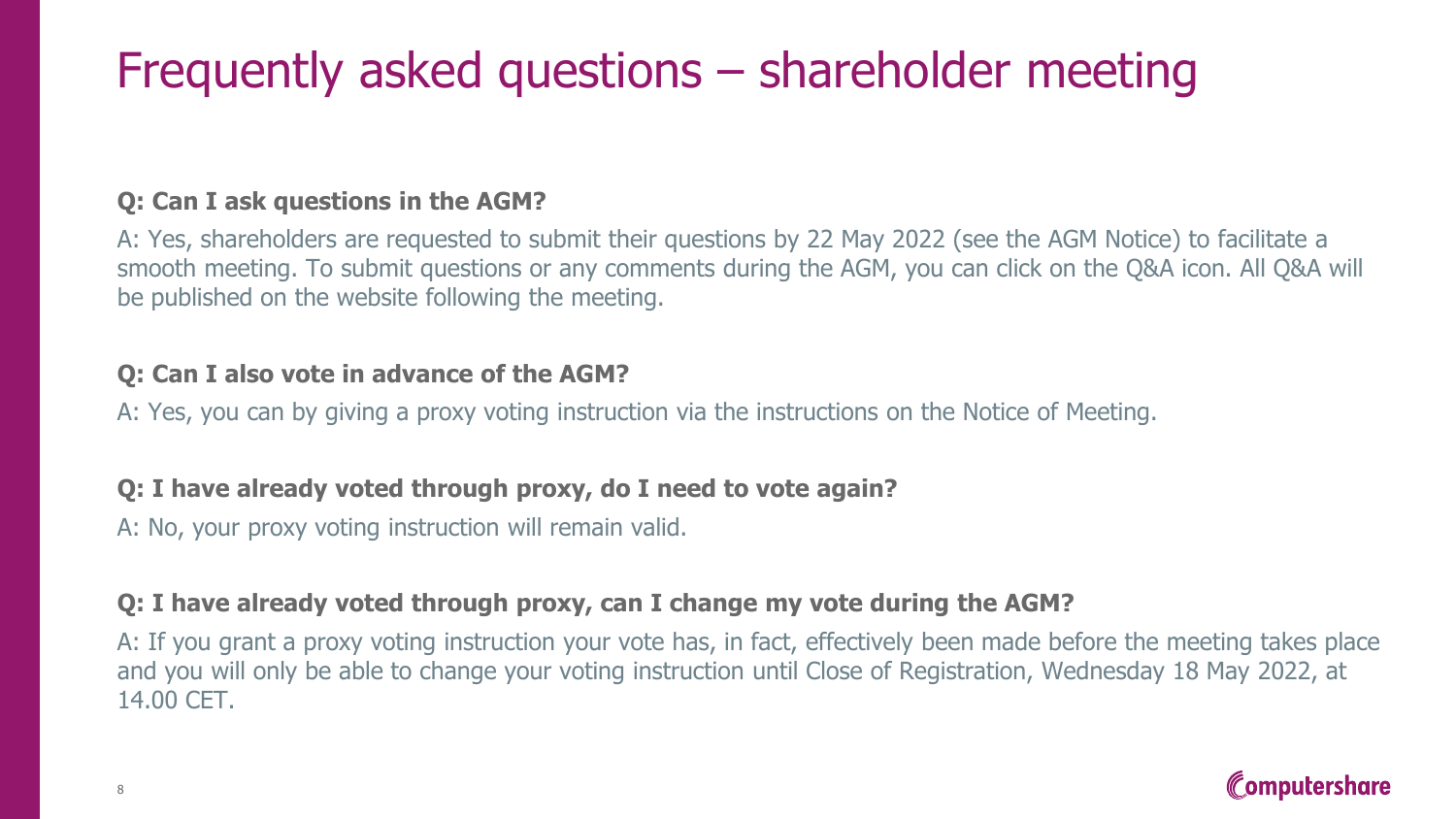## Frequently asked questions – shareholder meeting

### **Q: How can I submit a vote?**

A: Once the Chairman has opened the voting in the AGM, you will be able to vote until the close of the last voting item of the meeting, providing you are a registered shareholder. Press the voting button  $\mathbf{u}$  to submit your votes. When selecting the button of your choice your vote will be cast automatically. Please submit your votes on all resolutions. You will see a confirmation in your screen.

#### **Q: I am unable to vote.**

A: Ensure you are in the voting section by pressing the voting button  $\blacksquare$  to submit your votes. Please make sure you are connected to the internet.

#### **Q: How can I change my vote?**

A: You will be able to amend your votes during the meeting by changing the highlighted choice. You will be able to vote until the Chairman declares that the voting will be closed, after the last voting item.



### Computershare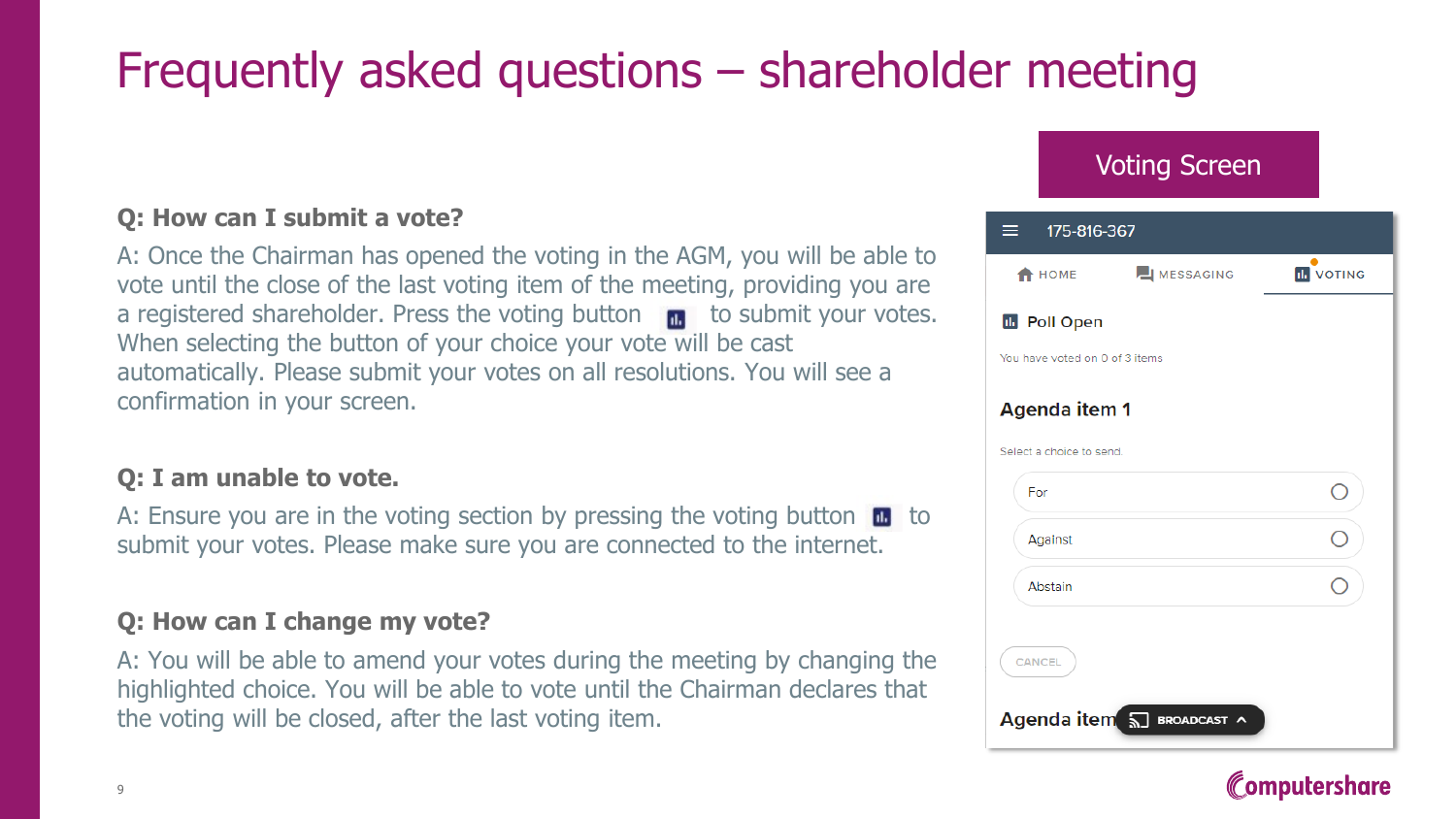## Frequently asked questions – general questions

### **Q: I don't have a smartphone, tablet or PC. Will I be able to participate in the AGM?**

A: Use of a smartphone, PC, or tablet is required to participate. If you do not have access to one we recommend that you submit your votes by proxy in advance as you will not be able to attend virtually.

#### **Q: My internet connection isn't working properly. Will I be able to participate in the AGM?**

A: You will need a working internet connection during the meeting. On your phone you can also use a mobile signal if available, or use WiFi.

### **Q: If there's a failure in my network connection, or my device stops working during the AGM will I be able to login and continue to participate in the AGM once the connection has been restored?**

A: Yes, assuming you have logged in successfully prior to the start of the AGM, you will be able to continue participating in the AGM after the network connection has been restored. You will also be able to vote on items that have been put to vote in the meantime. The polls for all items are open during the AGM and closed after the last voting item on the agenda has been discussed.

### **Q: My battery is almost empty. What do I do?**

A: The shareholder is responsible for a properly functioning and charged device.

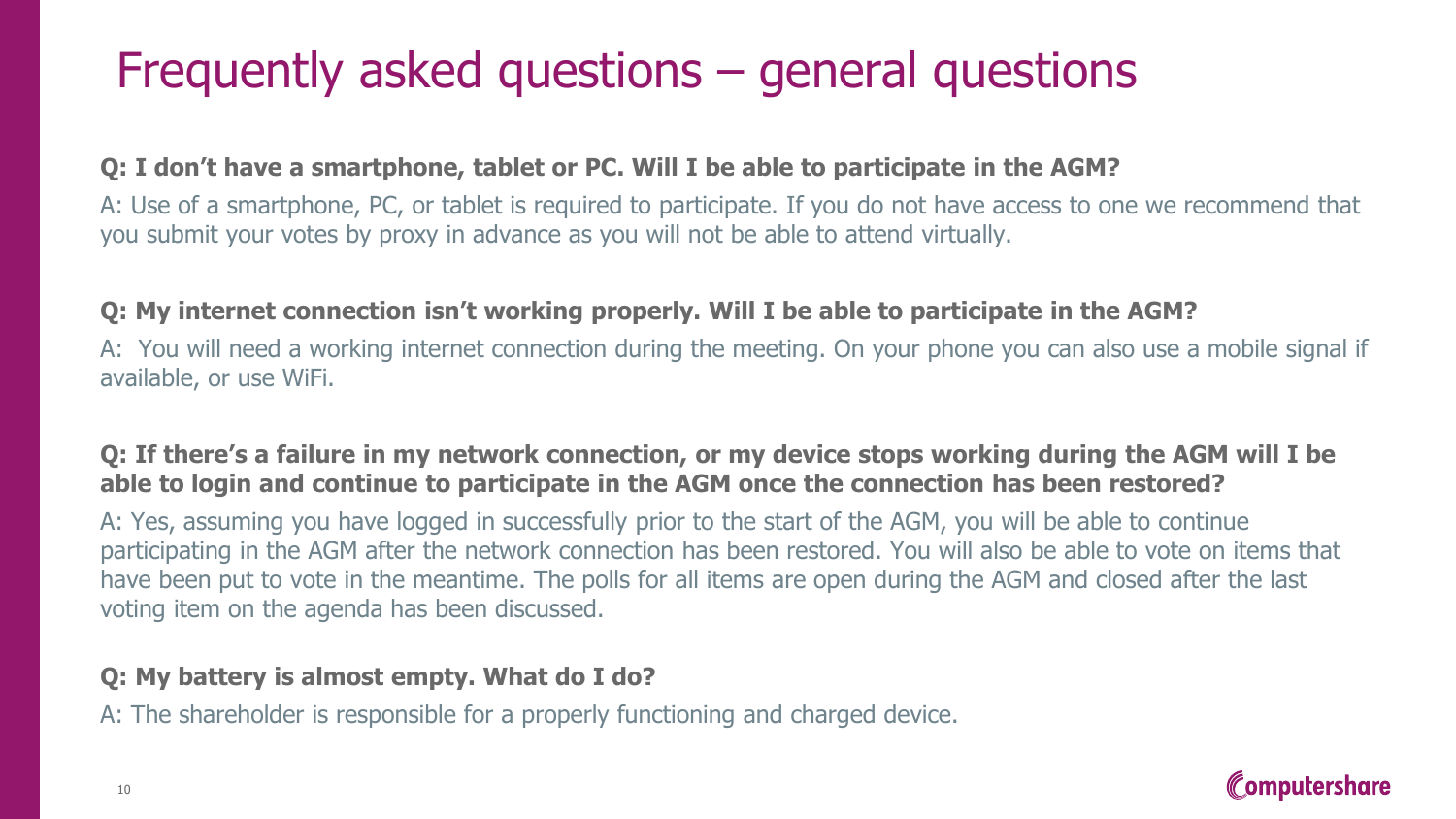### Frequently asked questions – general questions

**Q: The device that I will use for online participation has a camera installed: will, or can, I be made visible in the AGM to other participants or anyone else?**

A: No, that will not be the case.

#### **Q: I appreciate the possibility to participate online at the AGM but how can RHIM ensure that online participation will be without issues?**

A: The application RHIM offers is relatively new, but has been used for a number of shareholder meetings in the Netherlands since the outbreak of COVID-19. It was successfully used in the 2020 and 2021 AGM.

RHIM offers the application through third parties that have gathered experience with organizing these shareholders' meetings in the Netherlands. But even though RHIM has given its best efforts to ensure that shareholders are offered a best-in-market service, it cannot guarantee that shareholders may experience issues that are common to any first generation innovative application. If you are worried, you should submit proxies in advance. You will still be able to attend the meeting and ask questions and see the webcast, in the same manner as available for our previous AGMs.

### **Computershare**